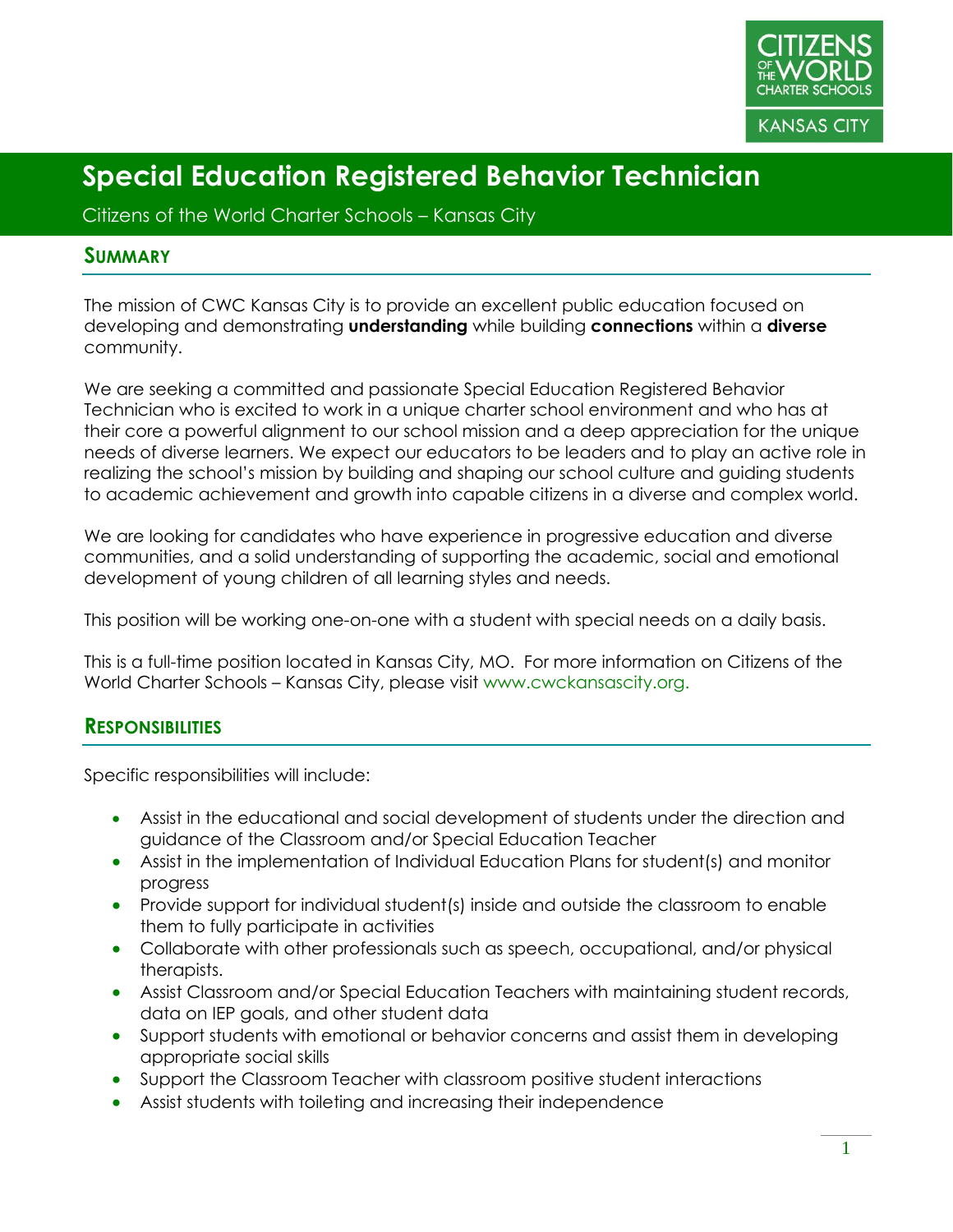

#### Citizens of the World Charter Schools – Kansas City

- Assist students with eating and increasing their independence
- Assist students with transitioning from classrooms and increasing their independence
- Assist in increasing functional skills such as communication and use of assistive technology
- Participating in professional development activities, both internal (led by the principal, lead teachers and visiting experts) and external (visiting other schools, attending conferences, and engaging in best practice sharing with others in the charter school community, etc.)
- Participating as an active member of the community to provide stewardship of the school and adherence to its mission and guiding principles
- Maintaining a high-level of professionalism including meeting deadlines, and commitments to self, students, and the community

#### **QUALIFICATIONS & TRAITS**

The ideal Behavior Technician will have/hold:

- An associate's degree (bachelor's preferred)
- A Registered Behavior Technician (RBT) certification
- Experience (minimum two years preferred) working one-on-one with special needs students.
- Exceptional written and oral communication skills
- Experience working in a socio-economic, racial and culturally diverse classroom setting
- An exhibited ability to work with children in a caring and respectful manner in order to create a joyful, caring classroom environment where instructional time includes community building, conflict resolution, skill-building, and empowering students to be peacemakers and agents for positive social change
- Knowledge of and experience with Special Education related computer programs to document services, notes, write IEP's, and run all necessary reports.
- Maturity, humility, strong work ethic, sense of humor, and a can-do attitude
- Willingness to explore additional school responsibilities (before/after school care and classes, committee involvement, etc.); stipends may be available for such responsibilities.
- Fluency in Spanish is preferred.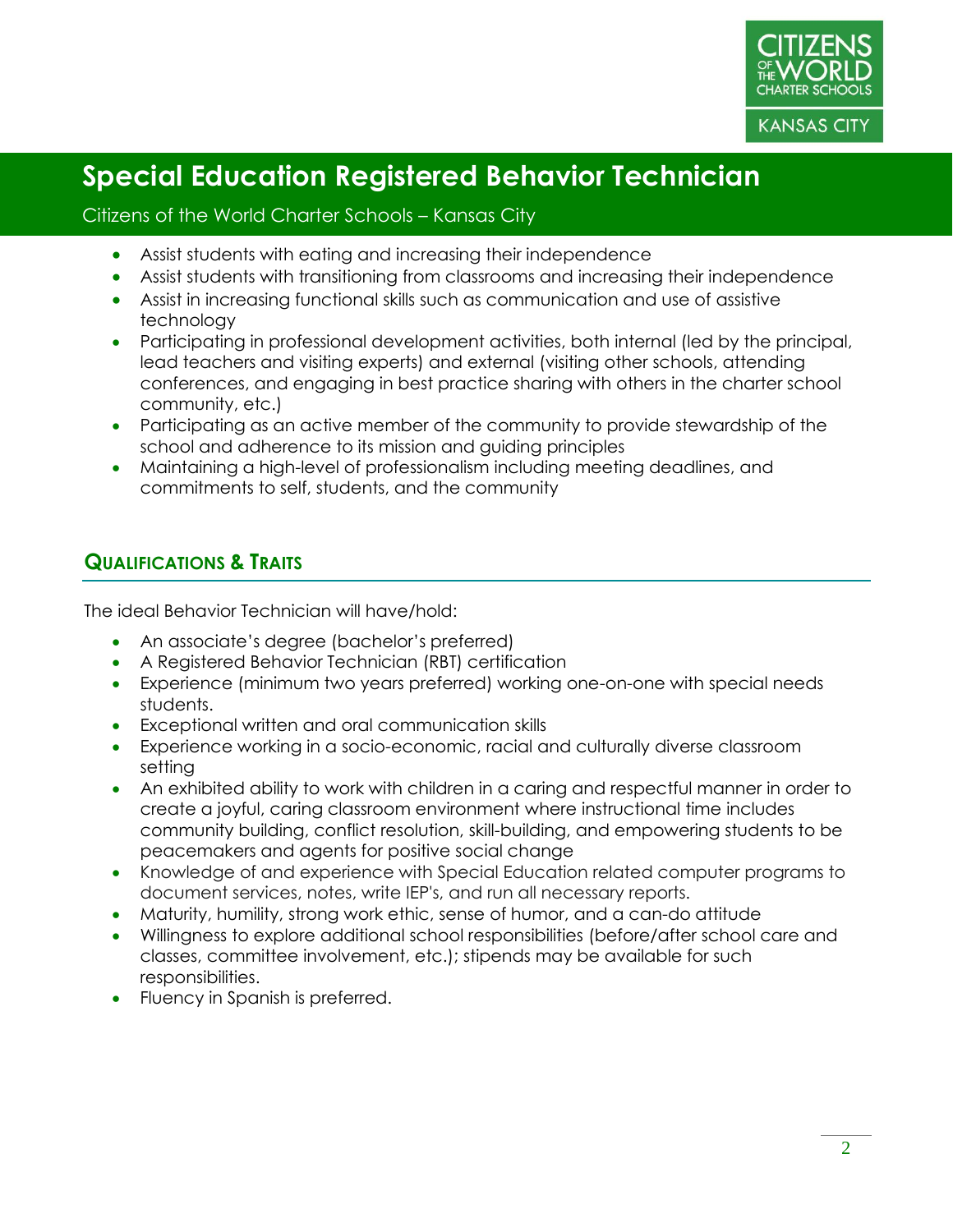

Citizens of the World Charter Schools – Kansas City

#### **COMPENSATION & BENEFITS**

CWC Kansas City offers competitive salaries commensurate with experience and a comprehensive benefits package. CWC Kansas City is an Equal Opportunity Employer. As an organization that values diversity and aims to serve a diverse group of students, we work to reflect this diversity in our staff as well.

#### **CONTACT**

Please apply online through the BambooHR Application Portal on our website at www.cwckansascity.org/employment. No phone calls, please.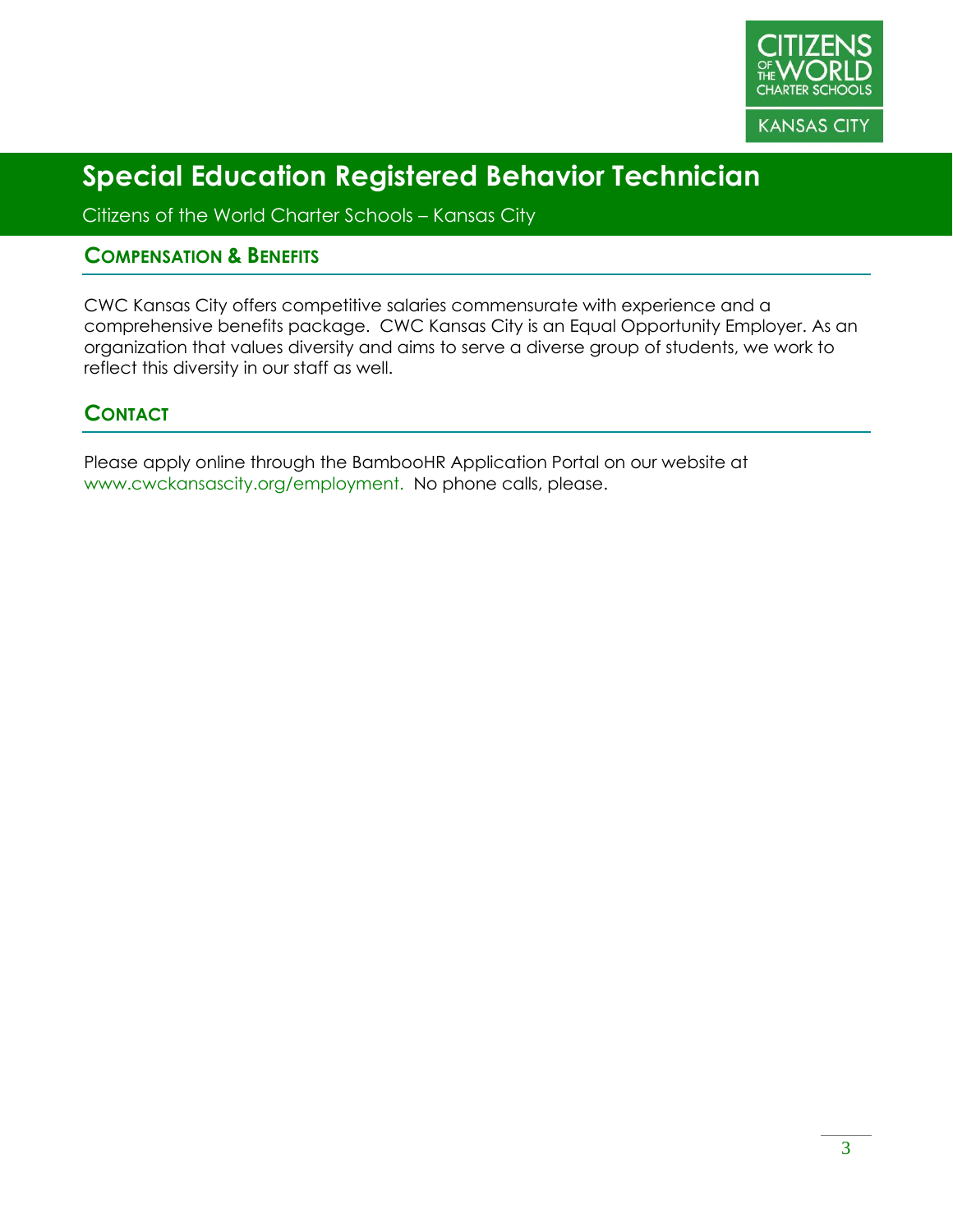

Citizens of the World Charter Schools – Kansas City

### **EMPLOYEE VALUE PROPOSITION**

| <b>Who We Are</b>                                                                                                                                                                                                                                                                                                                                 | <b>Who You Are</b>                                                                                                                                                                                                                                                                                                                                                                |
|---------------------------------------------------------------------------------------------------------------------------------------------------------------------------------------------------------------------------------------------------------------------------------------------------------------------------------------------------|-----------------------------------------------------------------------------------------------------------------------------------------------------------------------------------------------------------------------------------------------------------------------------------------------------------------------------------------------------------------------------------|
| We are an intentionally diverse and<br>welcoming community.<br>CWCKC was founded on a belief that we<br>live in a richly diverse world and that<br>diversity makes our experience better.                                                                                                                                                         | You value <b>diversity</b> in all its<br>dimensions and are excited to be<br>part of a school community where<br>that diversity is <b>authentically</b><br>encouraged and celebrated.<br>You understand that identity is an<br>important part of who we are - for<br>both adults and students.                                                                                    |
| We believe education is about more than<br>test scores.<br>Student learning matters and goes<br>beyond just academics. Our teachers<br>focus on the whole child by building our<br>students' socio-emotional skills and<br>helping them develop a deeper<br>understanding of themselves.                                                          | You know that academic learning<br>is important and have experience<br>helping students develop their<br>social-emotional skills.<br>You understand how to <b>balance</b><br>$\bullet$<br>academic rigor with the<br>development of the whole child.                                                                                                                              |
| Our teaching approach centers students'<br>interests and needs within projects and<br>real-world experiences.<br>We strive to provide learning experiences<br>that are meaningful and make a<br>difference in our school and community.<br>Our teachers engage students in projects<br>based on their interests and individual<br>learning needs. | You are excited about designing<br>$\bullet$<br>project-based learning<br>experiences for students grounded<br>in their interests, experiences, and<br>identity.<br>You value students constructing<br>$\bullet$<br>their own learning to develop a<br>deeper understanding of the world<br>around them.<br>You <b>embrace</b> creativity and risk-<br>taking in lesson planning. |